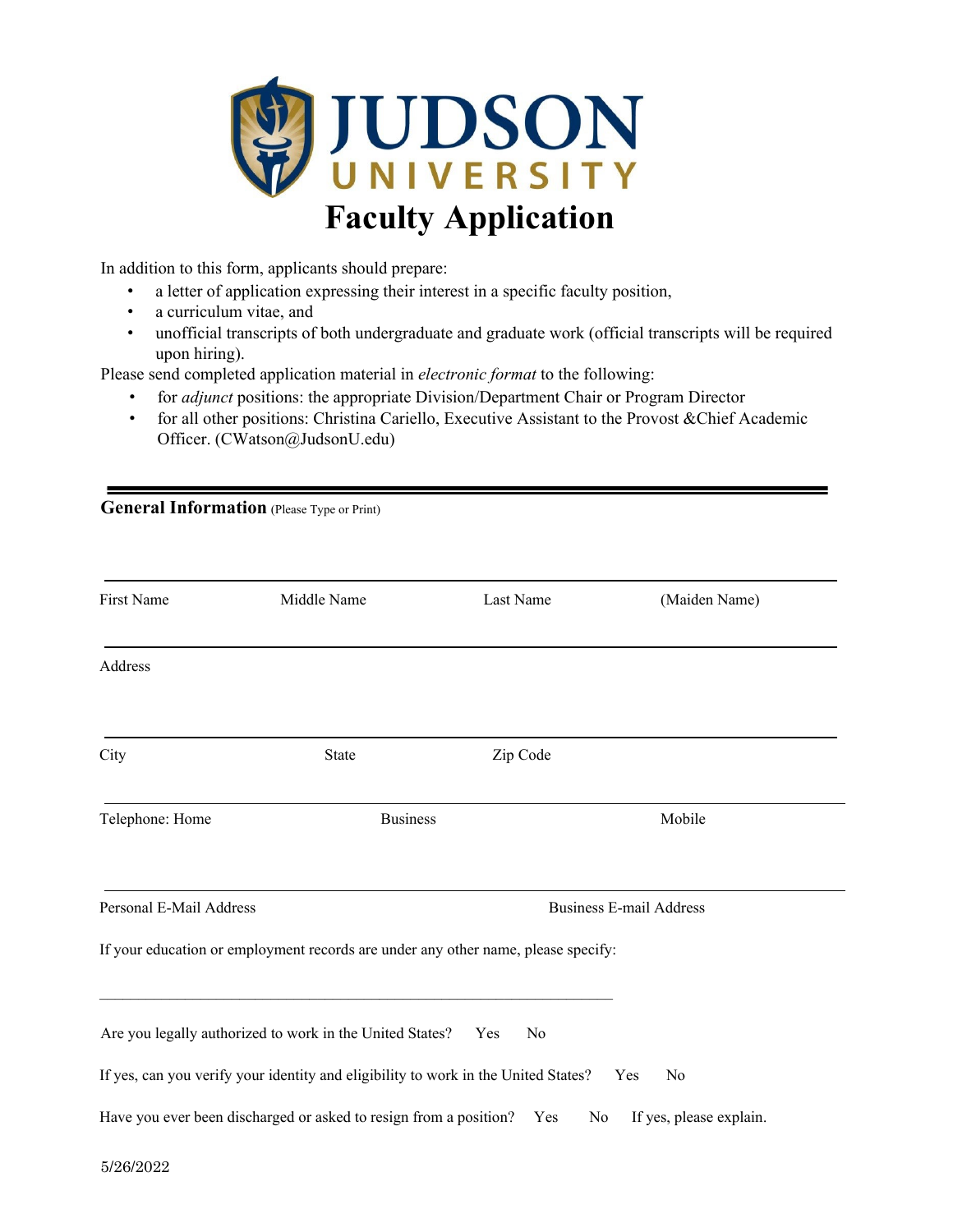**General Questions** (please respond to each question in no more than one page for each question and attach your responses to the application)

- 1. Why would you like to teach at Judson University? Please identify the specific academic program in which you are applying to teach and describe why this program is of interest to you.
- 2. Discuss your Christian faith journey and how it aligns with the **[Mission](http://www.judsonu.edu/About/History/Mission_Statement_and_Educational_Goals/)**[,](http://www.judsonu.edu/About/History/Mission_Statement_and_Educational_Goals/) **[Faith Identity Statement](https://www.judsonu.edu/faithidentity.aspx)**[,](https://www.judsonu.edu/faithidentity.aspx)  and **[Community Standards](https://www.judsonu.edu/About/History/Community_Standards/)** [o](https://www.judsonu.edu/About/History/Community_Standards/)f the University.
- 3. As a faculty member at Judson, how would your Christian faith inform your approach to your academic discipline?

## **References**

Please list below two professional references and one reference from a pastor, priest, or spiritual mentor. The chair of the search committee may also ask you to submit reference letters.

| Name                | <b>Address</b>       |              |
|---------------------|----------------------|--------------|
|                     |                      |              |
|                     |                      |              |
| <b>Phone Number</b> | <b>Email Address</b> | Relationship |
|                     |                      |              |
|                     |                      |              |

| Name                | <b>Address</b>       |              |
|---------------------|----------------------|--------------|
|                     |                      |              |
|                     |                      |              |
| <b>Phone Number</b> | <b>Email Address</b> | Relationship |
|                     |                      |              |
|                     |                      |              |

| <b>Name</b>         | <b>Address</b>       |              |
|---------------------|----------------------|--------------|
|                     |                      |              |
|                     |                      |              |
| <b>Phone Number</b> | <b>Email Address</b> | Relationship |
|                     |                      |              |
|                     |                      |              |
|                     |                      |              |

## **Mission**

Judson is an evangelical Christian university that represents the Church at work in higher education, equipping students to be fully developed, responsible persons who glorify God by the quality of their personal relationships, their work, and their citizenship within the community, the nation and the world. Through a broadly based education in the liberal arts, sciences and professions, the university enables its students to acquire ideas and concepts that sharpen their insights, develop skills appropriate to their career